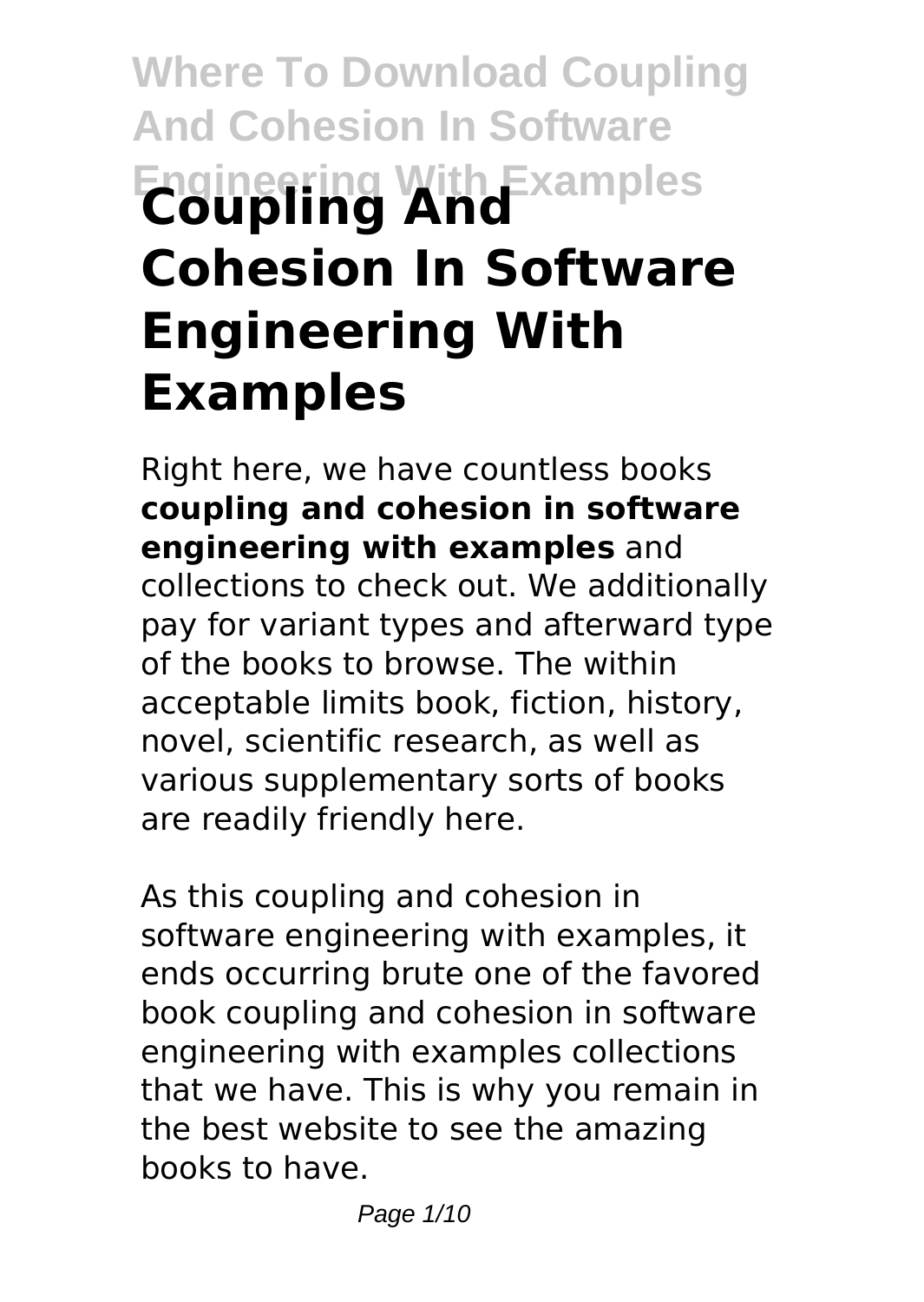# **Where To Download Coupling And Cohesion In Software Engineering With Examples**

eReaderIQ may look like your typical free eBook site but they actually have a lot of extra features that make it a go-to place when you're looking for free Kindle books.

### **Coupling And Cohesion In Software**

Content Coupling: In a content coupling, one module can modify the data of another module or control flow is passed from one module to the other module. This is the worst form of coupling and should be avoided. Cohesion: Cohesion is a measure of the degree to which the elements of the module are functionally related. It is the degree to which all elements directed towards performing a single task are contained in the component.

### **Software Engineering | Coupling and Cohesion - GeeksforGeeks**

Coupling and Cohesion Module Coupling. In software engineering, the coupling is the degree of interdependence between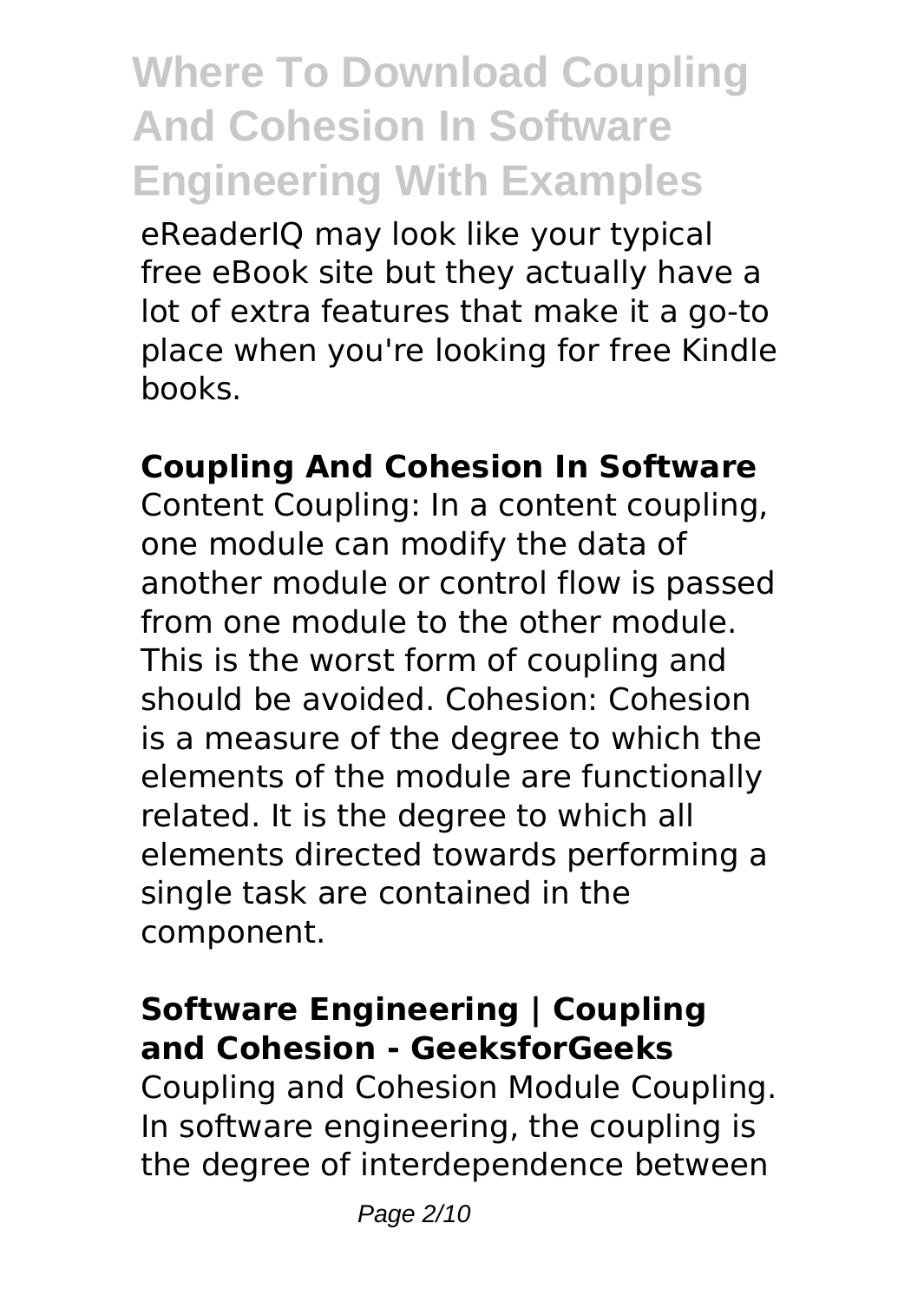**Where To Download Coupling And Cohesion In Software Engineering With Examples** software modules. Two modules that are tightly coupled are strongly dependent on each other. However, two modules that are loosely coupled are not dependent on each other. Uncoupled modules have no interdependence at all within them.

### **Software Engineering | Coupling and Cohesion - javatpoint**

Software Engineering | Coupling and Cohesion Introduction: The purpose of Design phase in the Software Development Life Cycle is to produce a solution to a problem given in the SRS (Software Requirement Specification) document. The output of the design phase is Sofware Design Document (SDD). Basically, design is a two-part iterative process.

# **Software Engineering | Coupling and Cohesion ...**

Coupling and cohesion. As Example 8 shows, developers need to deal with the dependencies that arise as a result of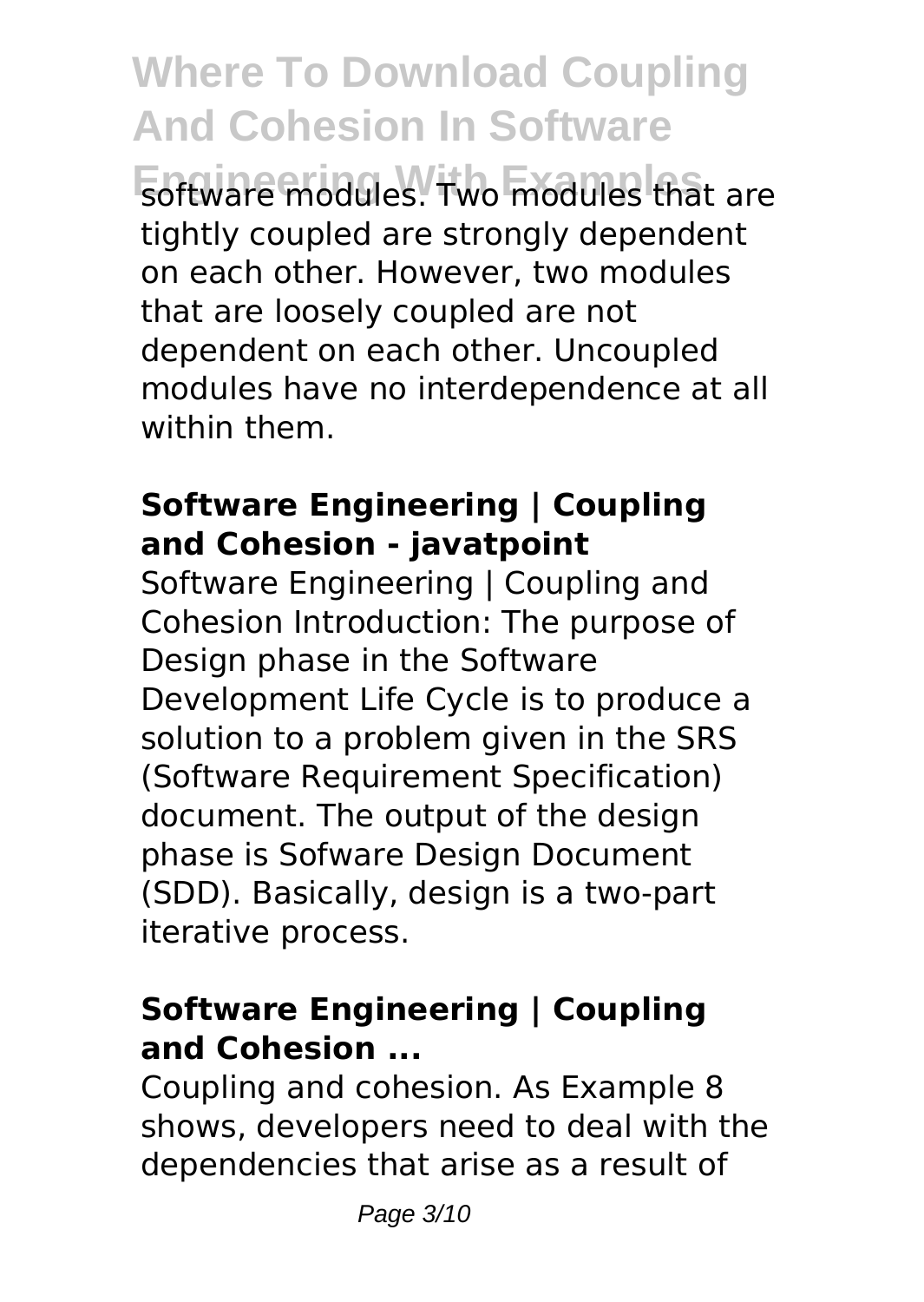**Where To Download Coupling And Cohesion In Software Engineering With Examples** their decomposition of a problem and its solution into a number of modules. We say that a module of a system depends on another if it is possible that a change to one module requires a change to another.

#### **Approaches to software development: Coupling and cohesion ...**

Coupling: In software engineering, the coupling can be defined as the measurement to which the components of the software depend upon each other. Normally, the coupling is contrasted with the cohesion. If the system has a low coupling, it is a sign of a well-structured computer system and a great design.

#### **Explain Cohesion and Coupling With Types in Software ...**

Applications that are difficult to alter and extend may be the result of software designs that ignore the principles of coupling and cohesion. For example, when a relatively minor feature change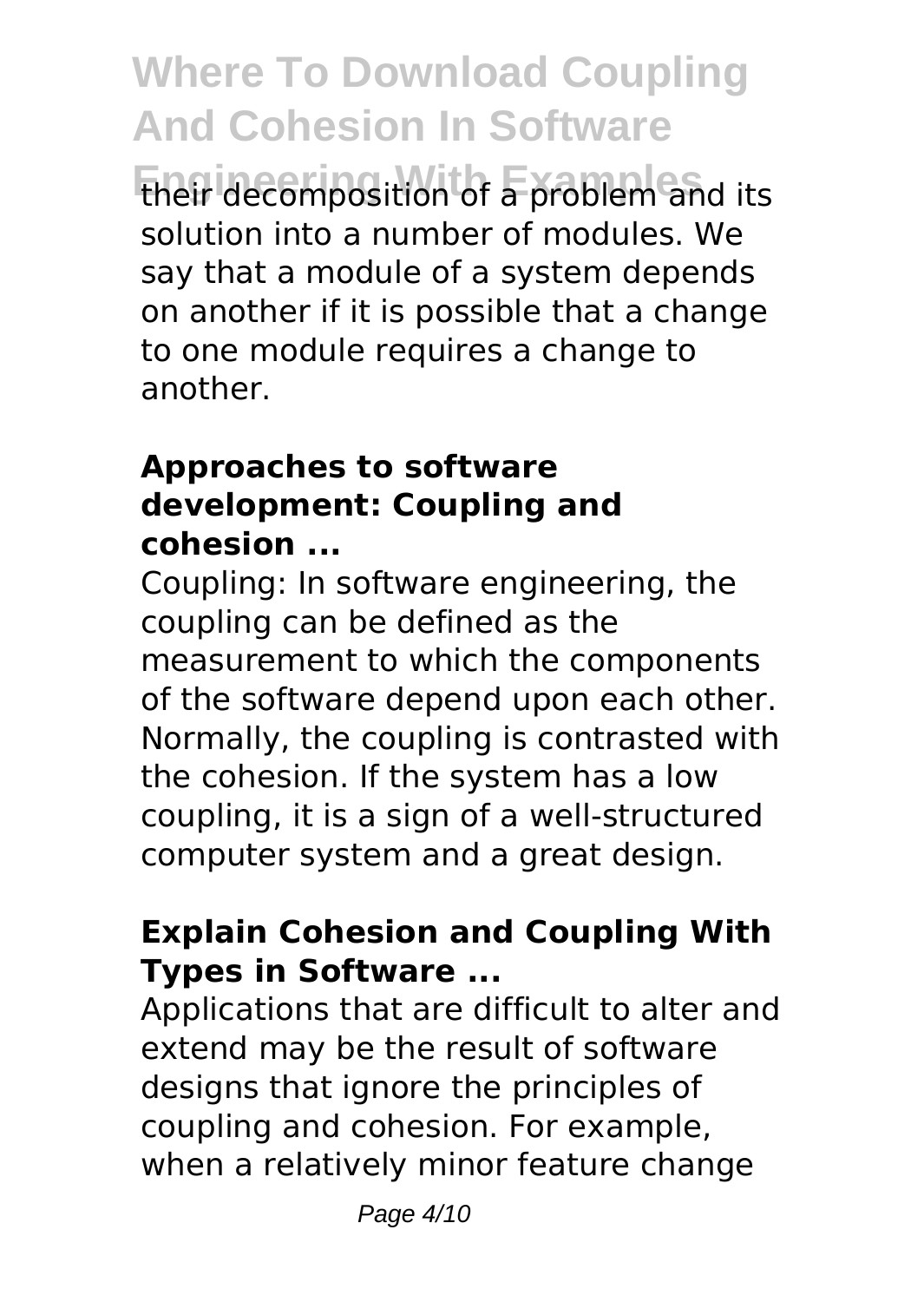**Where To Download Coupling And Cohesion In Software Fequires a significant amount of les** programming, tight coupling and low cohesion may be contributing factors.

### **Coupling and Cohesion: A View of Software Design from the ...**

The software quality metrics of coupling and cohesion were invented by Larry Constantine in the late 1960s as part of a structured design, based on characteristics of "good" programming practices that reduced maintenance and modification costs.

# **Coupling (computer programming) - Wikipedia**

Coupling and Cohesion When a software program is modularized, its tasks are divided into several modules based on some characteristics. As we know, modules are set of instructions put together in order to achieve some tasks. They are though, considered as single entity but may refer to each other to work together.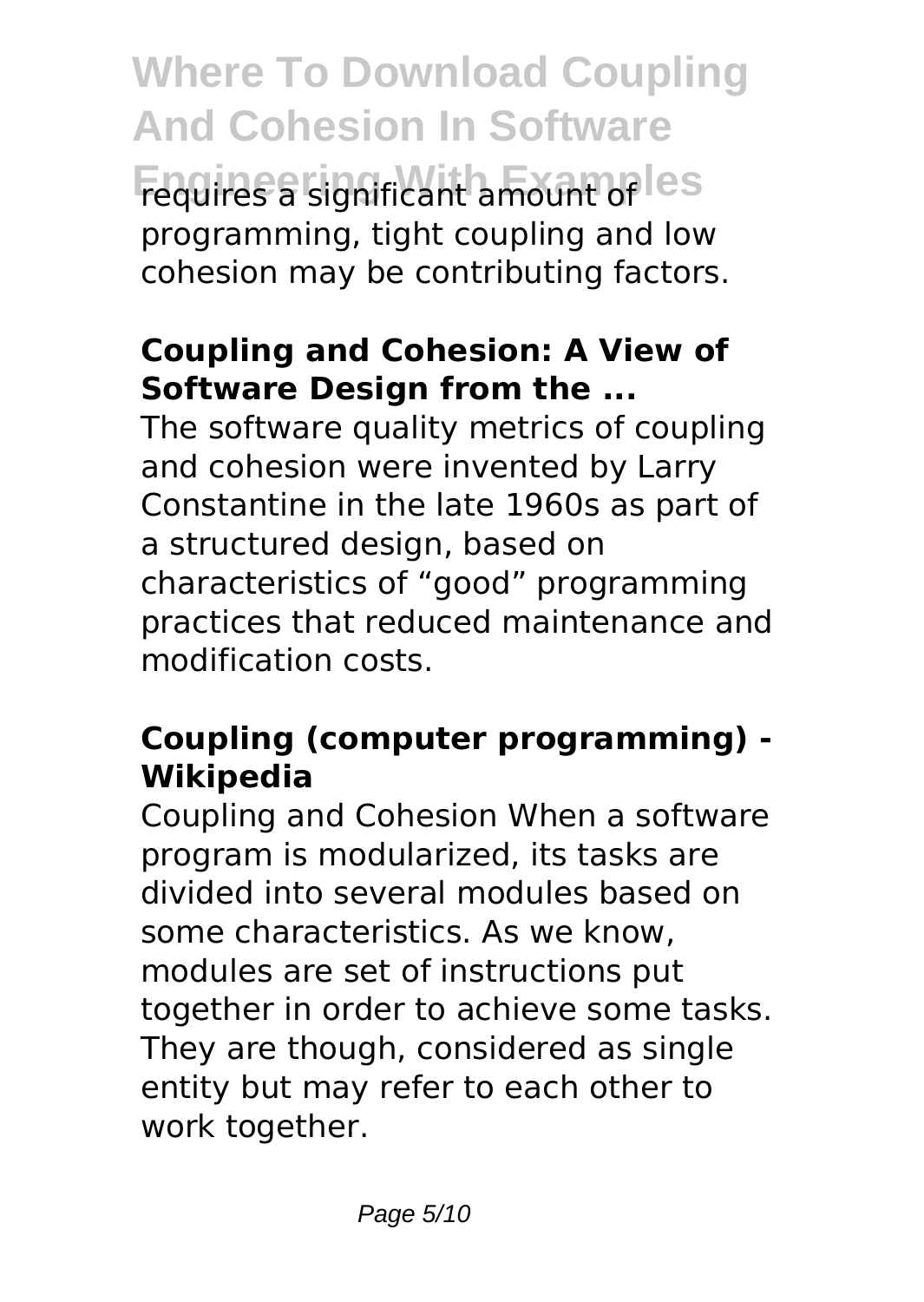# **Where To Download Coupling And Cohesion In Software Software besign Basics amples Tutorialspoint**

High cohesion often correlates with loose coupling, and vice versa. The software metrics of coupling and cohesion were invented by Larry Constantine in the late 1960s as part of Structured Design, based on characteristics of "good" programming practices that reduced maintenance and modification costs.

### **Cohesion (computer science) - Wikipedia**

Cohesion is a measure of the functional strength of a module. A module having high cohesion and low coupling is said to be functionally independent of other modules. By the term functional independence, we mean that a cohesive module performs a single task or function. Coupling is an indication of the relative interdependence among modules.

# **Difference between Cohesion and**

Page 6/10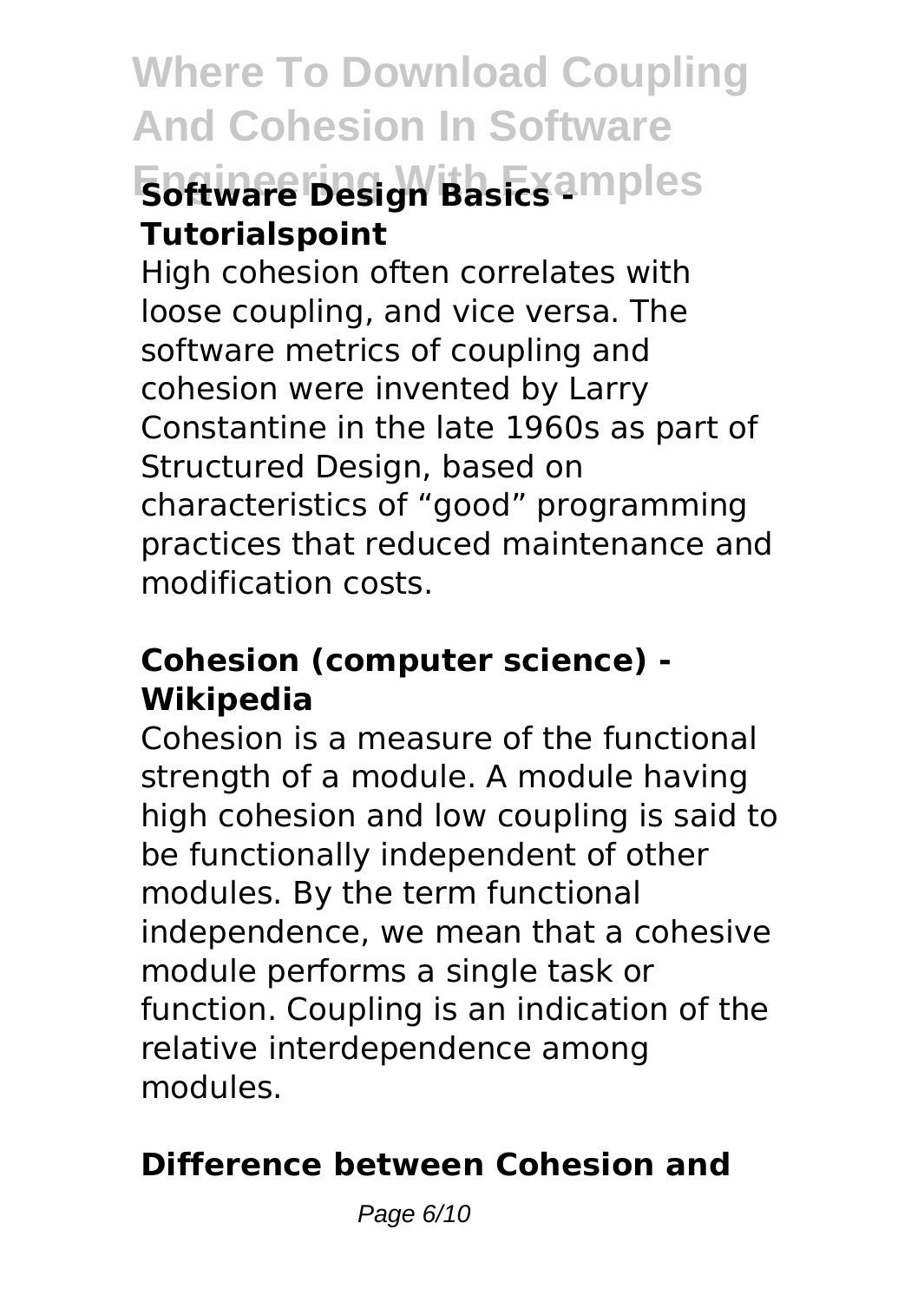**Where To Download Coupling And Cohesion In Software Engineering With Examples Coupling (Tabular Form)** Cohesion A good software design implies clean decomposition of the problem into modules and the neat arrangement of these modules in a hierarchy. The primary characteristics of neat module decomposition are low coupling and high cohesion. Cohesion is a measure of functional strength of a module.

# **Cohesion And Coupling | Software Engineering**

Coupling is the concept of inter module. Cohesion represents the relationship within module. Coupling represents the relationships between modules. Increasing in cohesion is good for software. Increasing in coupling is avoided for software. Cohesion represents the functional strength of modules.

### **Software Engineering | Differences between Coupling and ...**

In software engineering, coupling is the degree of interdependence between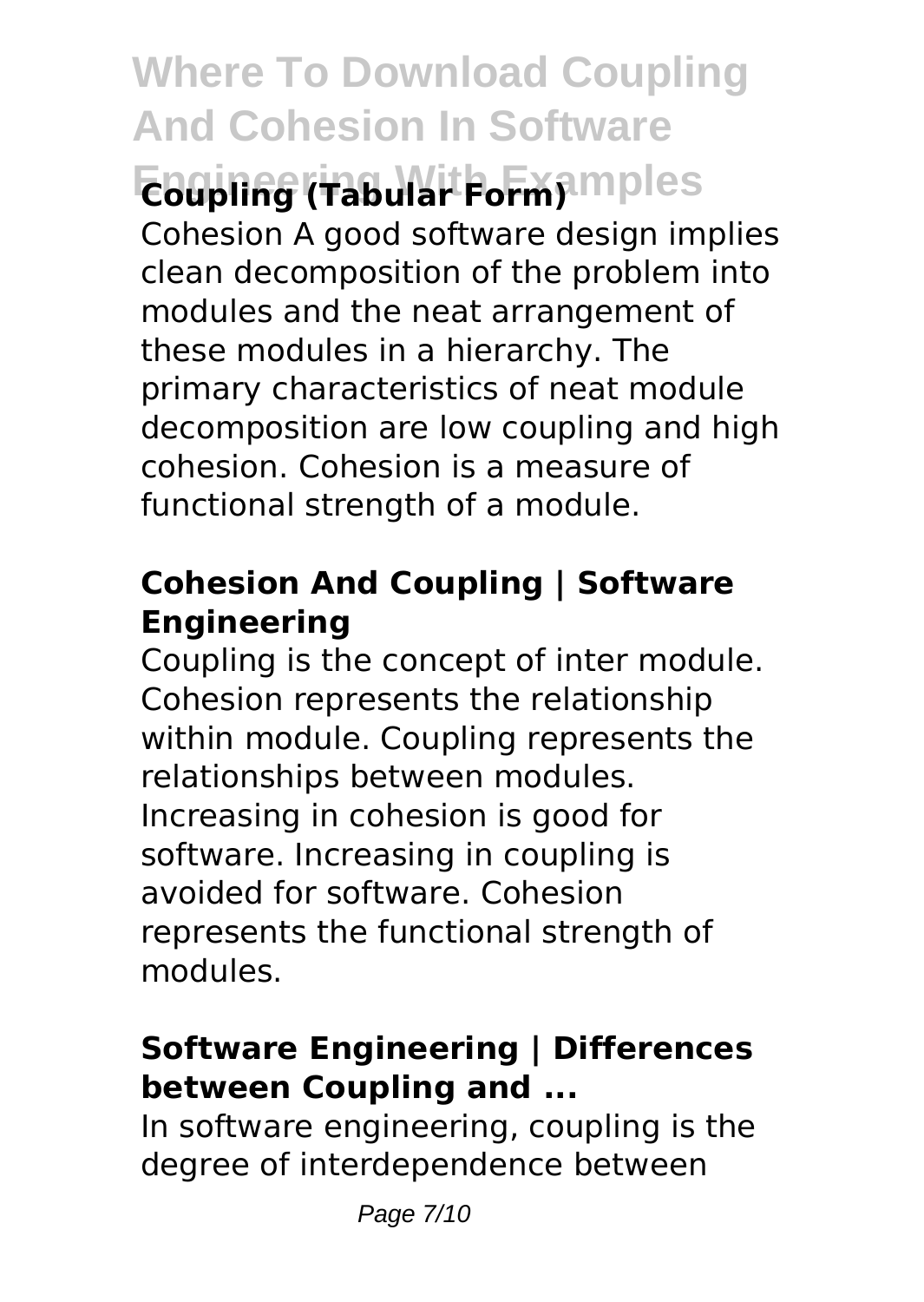**Where To Download Coupling And Cohesion In Software Engineering With Examples** software modules. Two modules that are tightly coupled are strongly dependent on each other. On the other hand, two modules that are loosely coupled are not dependent on each other. They are henceforth referred to as uncoupled modules.

### **Difference Between Coupling And Cohesion In Software ...**

Coupling is a term that describes the relationship between two entities in a software system (usually classes). When a class uses another class or communicates with it, it's said to depend on that other class, and so these classes are coupled. At least one of them knows about the other.

### **Coupling and Decoupling in Software engineering | SITE BTH**

High cohesion, low coupling guideline In essence, high cohesion means keeping parts of a code base that are related to each other in a single place. Low coupling, at the same time, is about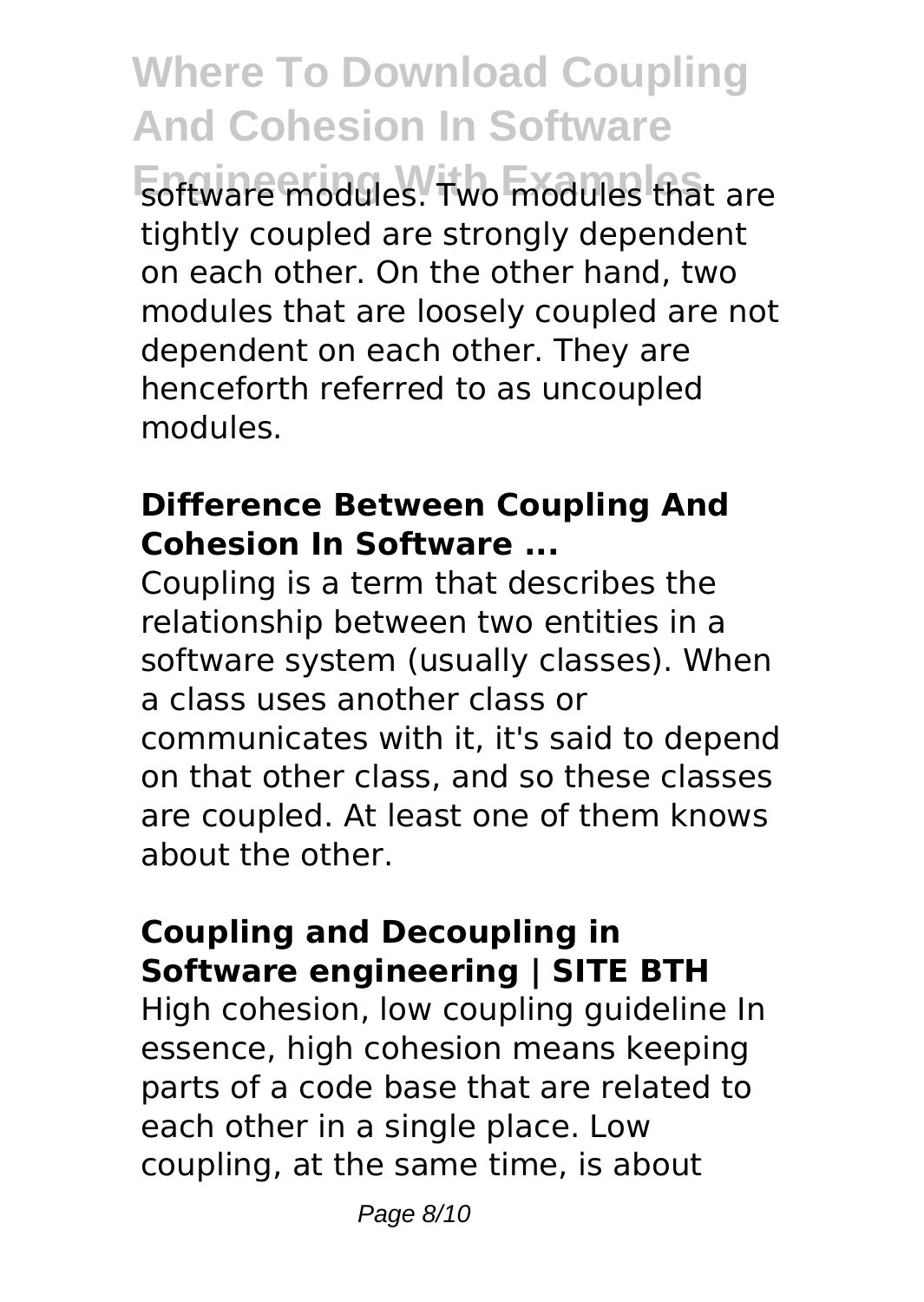**Where To Download Coupling And Cohesion In Software Engineering With Examples** separating unrelated parts of the code base as much as possible. In theory, the guideline looks pretty simple.

# **Cohesion and Coupling: the difference · Enterprise ...**

Coupling and cohesion are two often misunderstood terms in software engineering. These are terms that are used to indicate the qualitative analysis of the modularity in a system, and they help us...

### **Design for change: Coupling and cohesion in object ...**

COUPLING and COHESION. COUPLING. An indication of the strength of interconnections between program units. Highly coupled have program units dependent on each other. Loosely coupledare made up of units that are independent or almost independent. Modules are independent if they can function completely without the presence ofthe other.